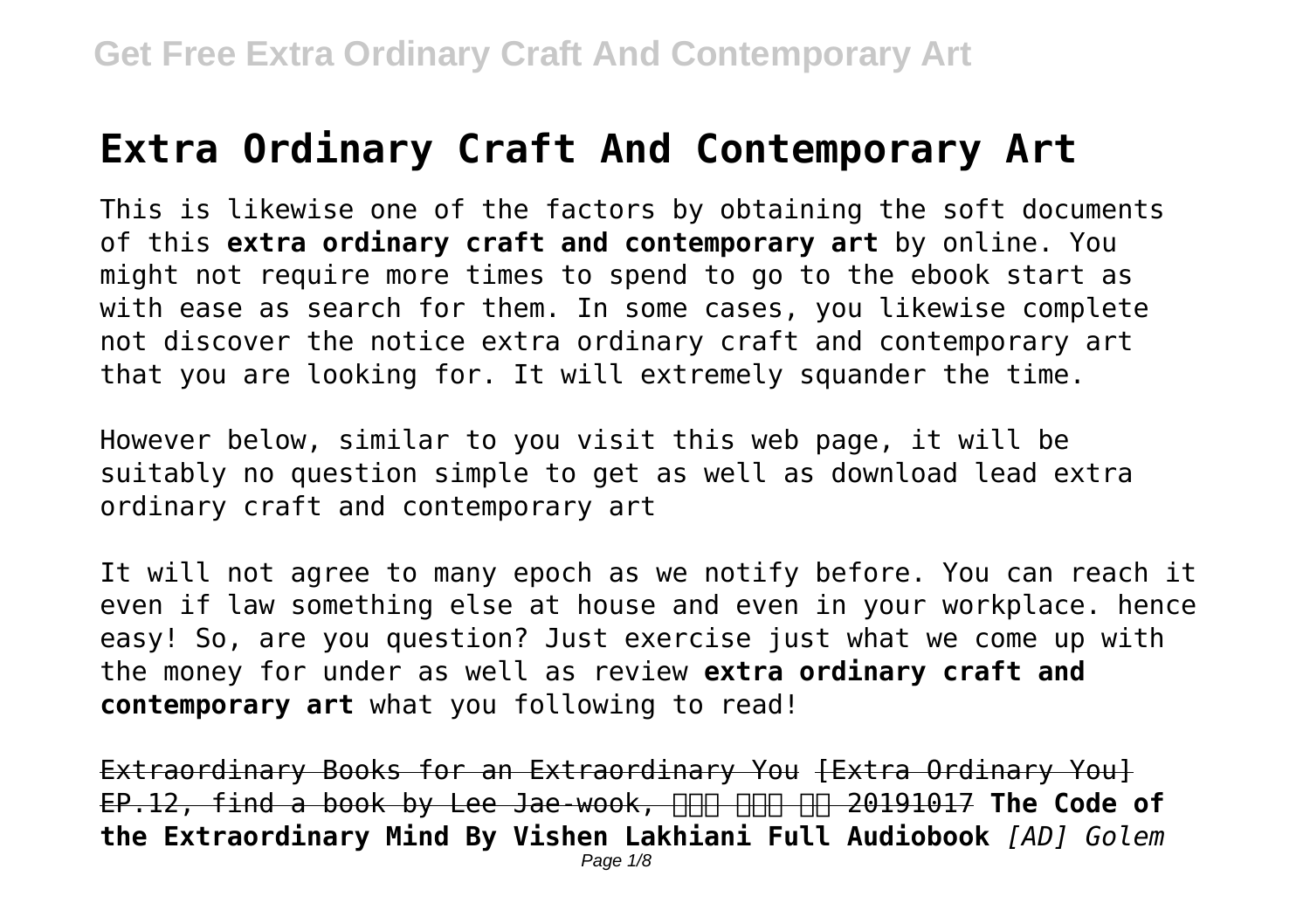*Girl: Riva Lehrer in Conversation with David Mitchell* Inspirational Writing Advice From Charlie Kaufman | On Writing Joe Rogan Experience #1284 - Graham Hancock Danh Vo: 'Traces of History and The End of Empire' | White Cube *Richard Sennett: Craftsmanship* 5 Different Types of Leadership Styles | Brian Tracy

An Extraordinary Egg l Leo Lionni l Kids Book Read Aloud l Read Along l Children's Storybook

Craft in America: NEIGHBORS episodeEXTRA ORDINARY By MIRIAM SPITZER FRANKLIN | Book Review Anita: The Billionaire Art Owner | The Wonderful World of Gordon Watson | BBC Documentary Massimo Bottura: The Italian chef with a recipe to change the world - BBC REEL 22 EXTRAORDINARY WAYS TO USE ORDINARY THINGS *Version 2 of the The Code of the Extraordinary Mind is now available! Cochiti Pueblo potter Diego Romero, IDENTITY episode 22 EXTRAORDINARY WAYS TO USE ORDINARY THINGS* The Most Unexpected Acoustic Guitar Performance | The Showhawk Duo | TEDxKlagenfurt

Erik Davis' new book 'High Weirdness' explores how 3 authors in the 1970s changed the way readers exExtra Ordinary Craft And Contemporary Encompassing quilts, ceramics, letterpress books, wallpaper, and textiles, and moving from well-known museums to home workshops and political protests, Extra/Ordinary. is an eclectic introduction to the "craft culture" referenced and celebrated by artists promoting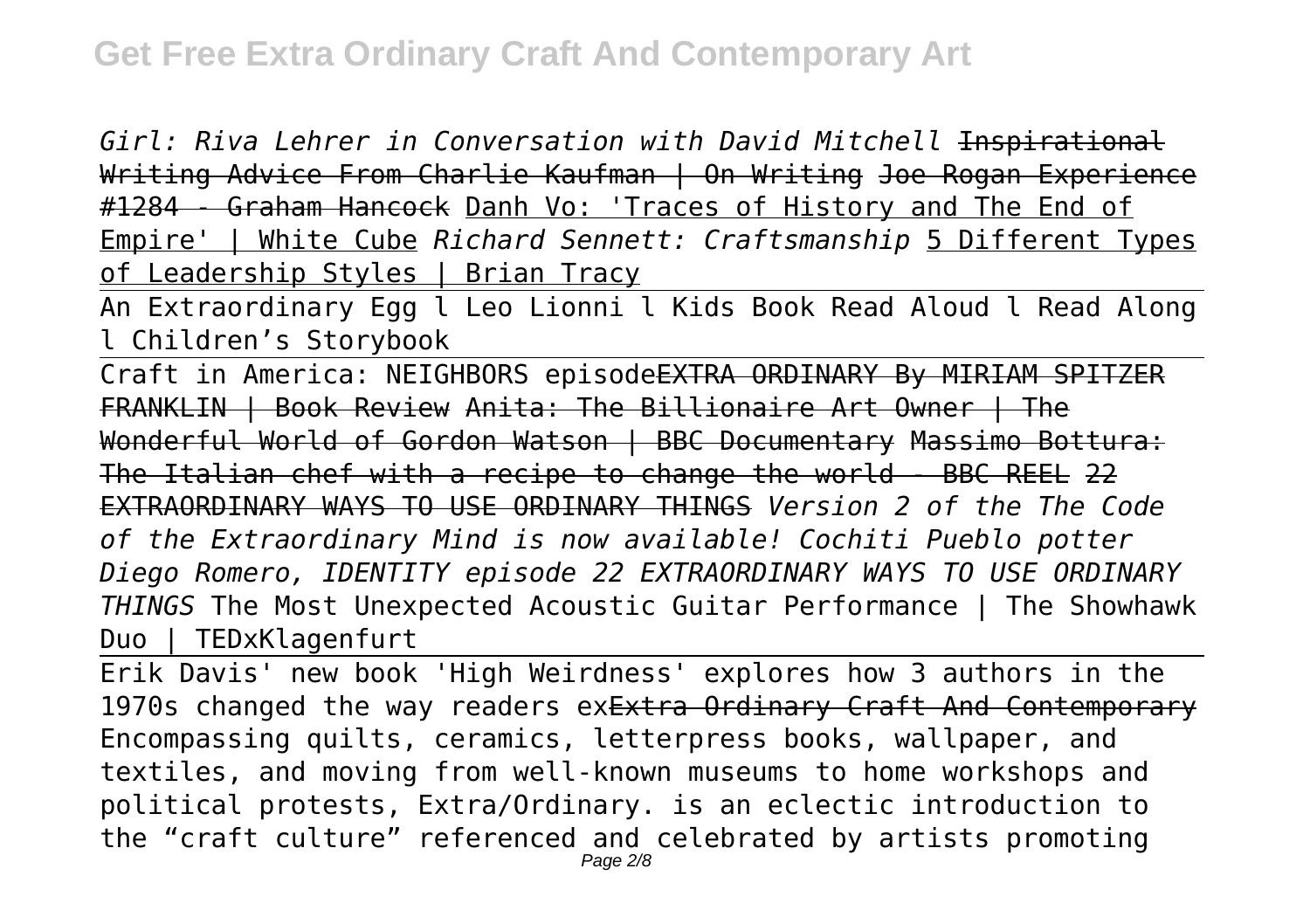new ways of thinking about the role of craft in contemporary art. Contributors. Elissa Auther, Anthea Black, Betty Bright, Nicole Burisch, Maria Elena Buszek, Jo Dahn, M. Anna Fariello, Betsy Greer, Andrew Jackson, Janis ...

Extra/Ordinary: Craft and Contemporary Art: Amazon.co.uk ... Contemporary artists such as Ghada Amer and Clare Twomey have gained international reputations for work that transforms ordinary craft media and processes into extraordinary conceptual art, from Amer's monumental stitched paintings to Twomey's large, ceramics-based installations. Despite the amount of attention that curators and gallery owners have paid to these and many other conceptual artists who incorporate craft into their work, few art critics or scholars have explored the historical ...

Extra/Ordinary: Craft and Contemporary Art on JSTOR Buy Extra/Ordinary: Craft and Contemporary Art by Buszek, Maria Elena (ISBN: 9780822392873) from Amazon's Book Store. Everyday low prices and free delivery on eligible orders.

Extra/Ordinary: Craft and Contemporary Art: Amazon.co.uk ... Shop for Extra/Ordinary: Craft and Contemporary Art from WHSmith.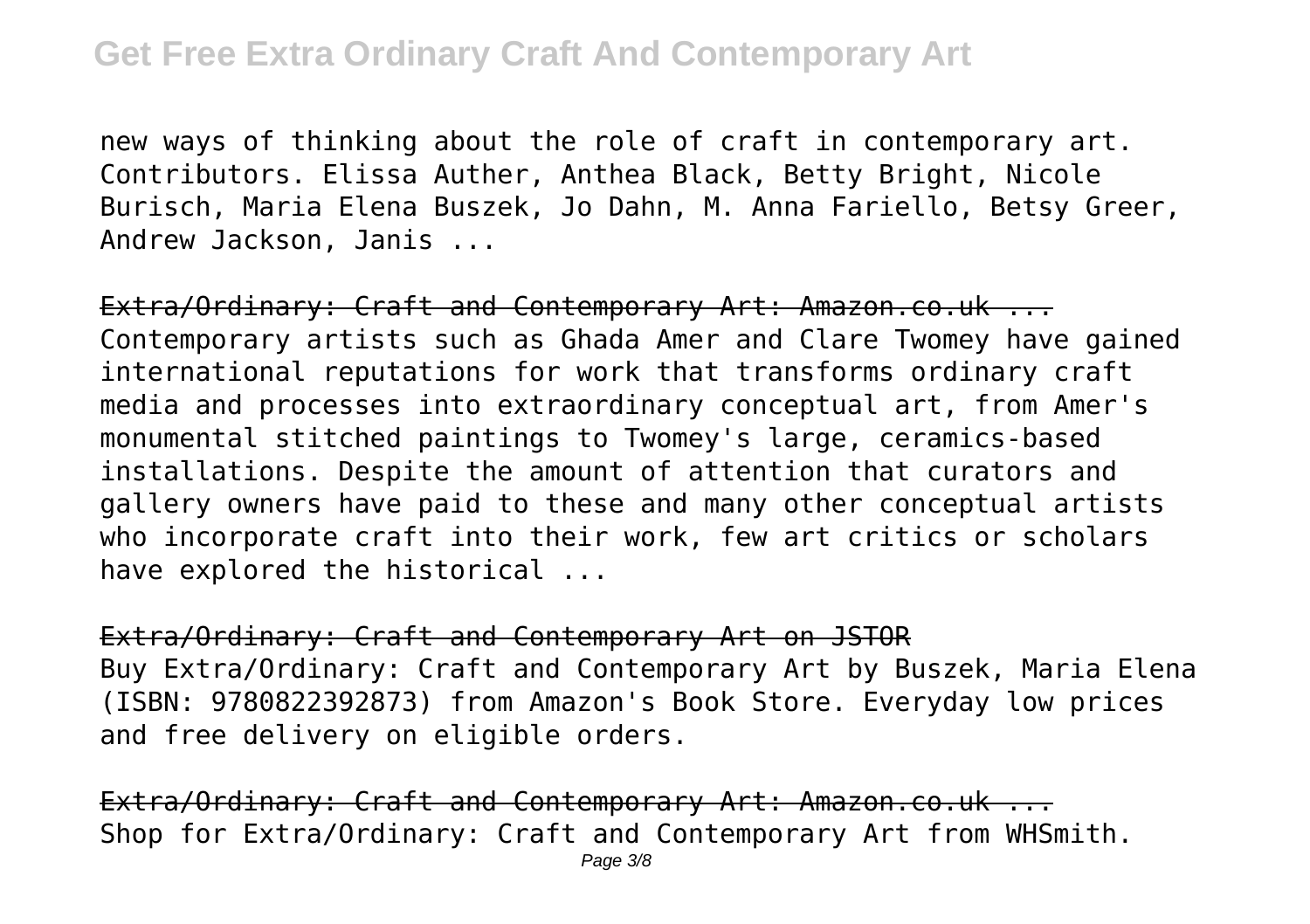Thousands of products are available to collect from store or if your order's over £20 we'll deliver for free.

Extra/Ordinary: Craft and Contemporary Art by Maria Elena ... Extra/Ordinary: Craft and Contemporary Art eBook: Buszek, Maria Elena, Fariello, M. Anna, Stevens, Dennis, Mazanti, Louise, Owen, Paula: Amazon.co.uk: Kindle Store

Extra/Ordinary: Craft and Contemporary Art eBook: Buszek ... Contemporary artists such as Ghada Amer and Clare Twomey have gained international reputations for work that transforms ordinary craft media and processes into extraordinary conceptual art, from Amer's monumental stitched paintings to Twomey's large, ceramics-based installations. Despite the amount of attention that curators and gallery owners have paid to these and many other conceptual ...

Extra/Ordinary: Craft and Contemporary Art - Google Books Extra/Ordinary: Craft and Contemporary Art. Contemporary artists such as Ghada Amer and Clare Twomey have gained international reputations for work that transforms ordinary craft media and processes into extraordinary conceptual art, from Amer's monumental stitched paintings to Twomey's large, ceramics-based installations.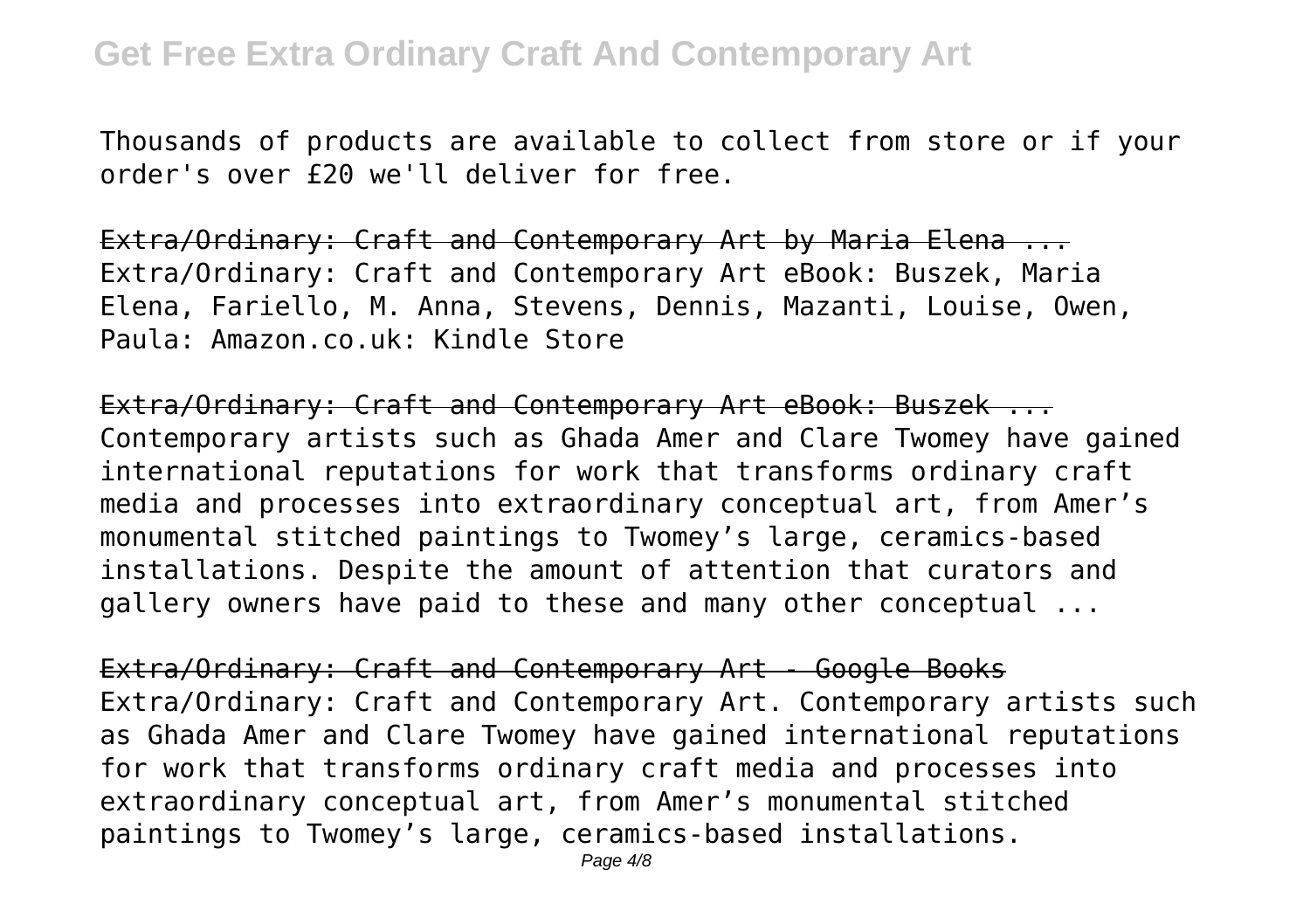Extra/Ordinary: Craft and Contemporary Art by Maria Elena ... Encompassing quilts, ceramics, letterpress books, wallpaper, and textiles, and moving from well-known museums to home workshops and political protests, Extra/Ordinary is an eclectic introduction to...

## Extra/Ordinary: Craft and Contemporary Art

Extra/Ordinary: Craft and Contemporary Art Maria Elena Buszek, editor Duke University Press, 2011. Critical writing about craft is a booming area of publication. In 2007 Berg published Glenn Adamson's Thinking through Craft and Princeton Architectural Press published By Hand: The Use of Craft in Contemporary Art, edited by Shu Hung and Joseph ...

Extra/Ordinary: Craft and Contemporary Art (Duke U P) Encompassing quilts, ceramics, letterpress books, wallpaper, and textiles, and moving from well-known museums to home workshops and political protests, Extra/Ordinary. is an eclectic introduction to the "craft culture" referenced and celebrated by artists promoting new ways of thinking about the role of craft in contemporary art. Contributors. Elissa Auther, Anthea Black, Betty Bright, Nicole Burisch, Maria Elena Buszek, Jo Dahn, M. Anna Fariello, Betsy Greer,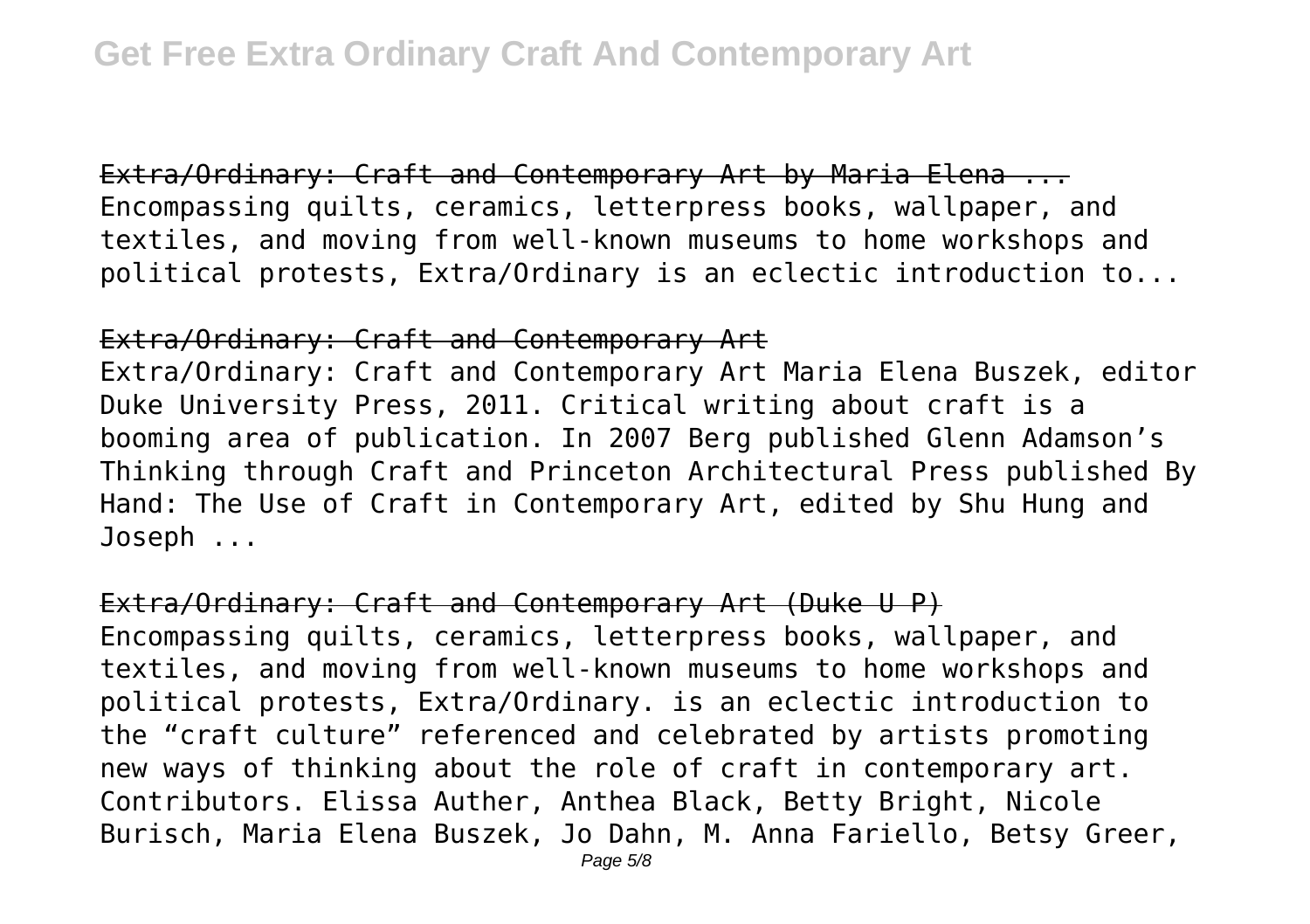Andrew Jackson, Janis ...

Extra/Ordinary: Craft and Contemporary Art: Buszek, Maria ... Contemporary artists such as Ghada Amer and Clare Twomey have gained international reputations for work that transforms ordinary craft media and processes into extraordinary conceptual art, from Amer's monumental stitched paintings to Twomey's large, ceramics-based installations. Despite the amount of attention that curators and gallery owners have paid to these and many other conceptual artists who incorporate craft into their work, few art critics or scholars have explored the ...

## Duke University Press - Extra∏Ordinary

Hello Select your address Best Sellers Today's Deals Electronics Customer Service Books New Releases Home Computers Gift Ideas Gift Cards Sell

Extra/Ordinary: Craft and Contemporary Art: Buszek, Maria ... Contemporary artists such as Ghada Amer and Clare Twomey have gained international reputations for work that transforms ordinary craft media and processes into extraordinary conceptual art, from Amer's monumental stitched paintings to Twomey's large, ceramics-based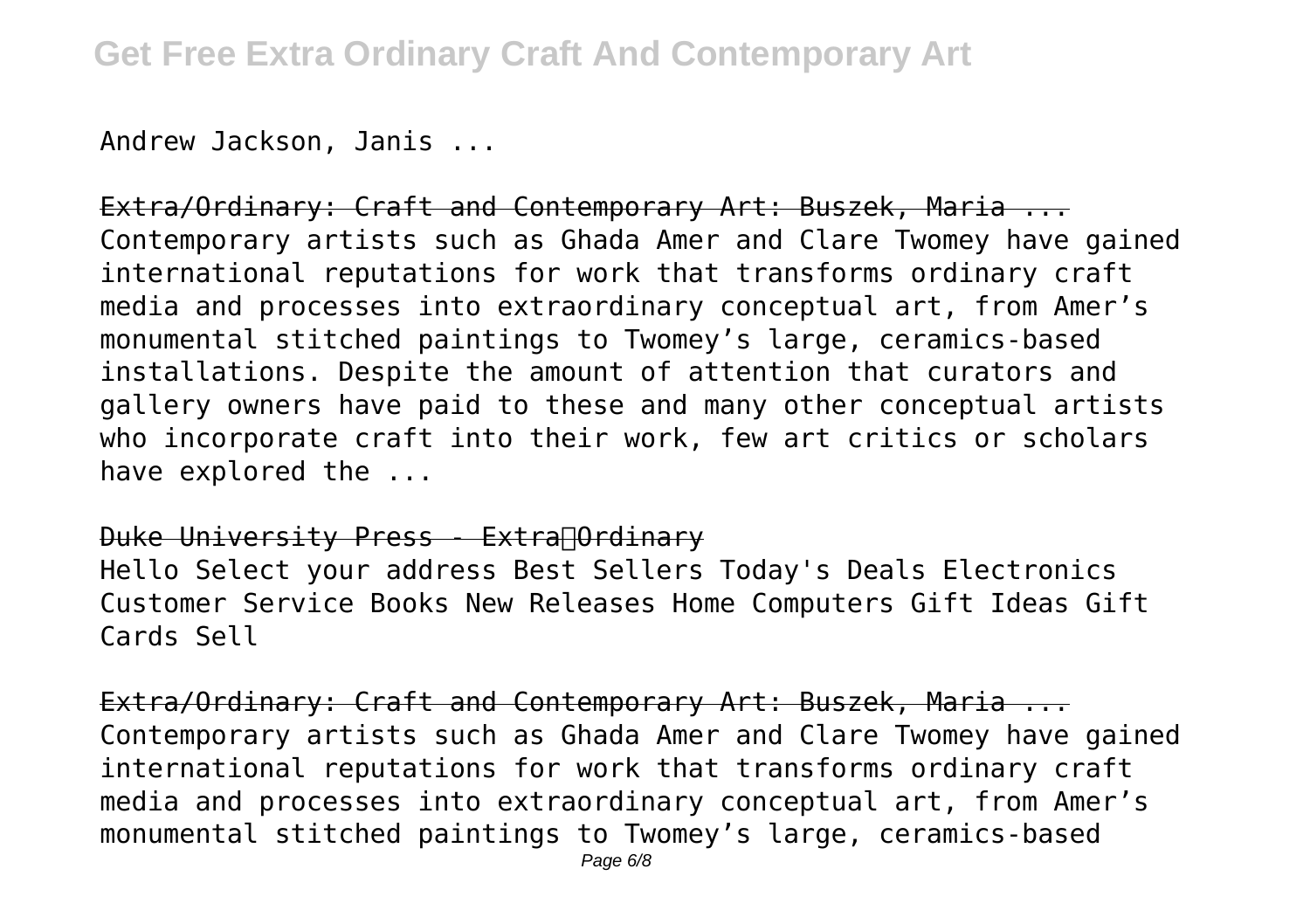installations. Despite the amount of attention that curators and gallery owners have paid to these and many other conceptual artists who incorporate craft into their work, few art critics or scholars have explored the ...

Extra/Ordinary: Craft and Contemporary Art | Books Gateway ... Buy Extra/Ordinary: Craft and Contemporary Art (Duke University Press) (Paperback) - Common by Edited by Maria Elena Buszek (ISBN: 0884427705294) from Amazon's Book Store. Everyday low prices and free delivery on eligible orders.

Extra/Ordinary: Craft and Contemporary Art (Duke ... Buy Extra/Ordinary: Craft and Contemporary Art by Buszek, Maria Elena online on Amazon.ae at best prices. Fast and free shipping free returns cash on delivery available on eligible purchase.

Extra/Ordinary: Craft and Contemporary Art by Buszek ... Despite the amount of attention that curators and gallery owners have paid to these and many other conceptual artists who incorporate craft into their work, few art critics or scholars have explored the historical or conceptual significance of craft in contemporary art. Extra/Ordinary takes up that task. Reflecting on what craft has come